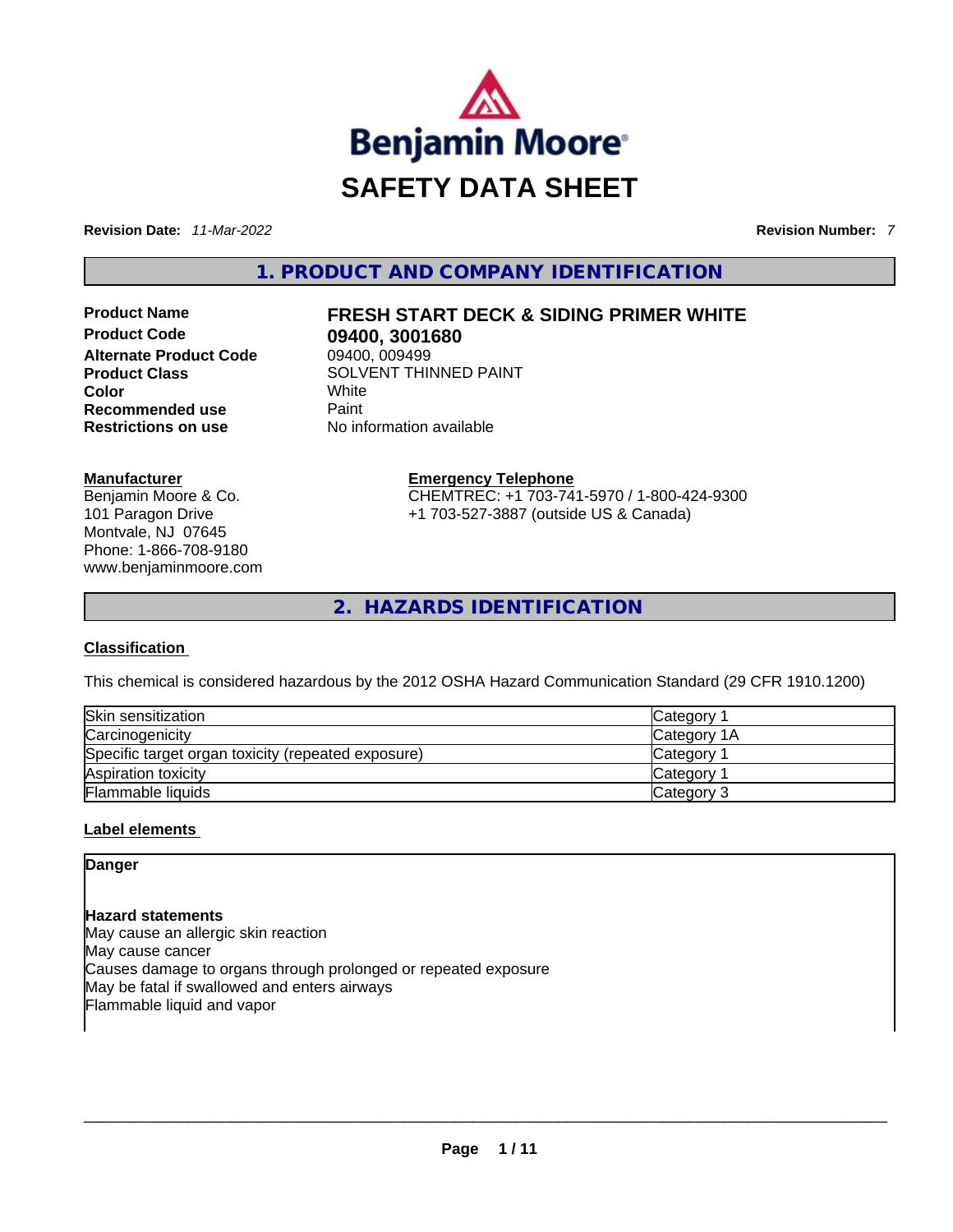

**Appearance** liquid

**Odor** little or no odor

#### **Precautionary Statements - Prevention**

Obtain special instructions before use Do not handle until all safety precautions have been read and understood Use personal protective equipment as required Contaminated work clothing should not be allowed out of the workplace Wear protective gloves Do not breathe dust/fume/gas/mist/vapors/spray Wash face, hands and any exposed skin thoroughly after handling Do not eat, drink or smoke when using this product Keep away from heat, hot surfaces, sparks, open flames and other ignition sources. No smoking Keep container tightly closed Ground/bond container and receiving equipment Use explosion-proof electrical/ventilating/lighting/equipment Use only non-sparking tools Take precautionary measures against static discharge

#### **Precautionary Statements - Response**

IF exposed or concerned: Get medical advice/attention **Skin** If skin irritation or rash occurs: Get medical advice/attention Wash contaminated clothing before reuse IF ON SKIN (or hair): Remove/Take off immediately all contaminated clothing. Rinse skin with water/shower **Ingestion** IF SWALLOWED: Immediately call a POISON CENTER or doctor/physician Do NOT induce vomiting

#### **Fire**

In case of fire: Use CO2, dry chemical, or foam for extinction

#### **Precautionary Statements - Storage**

Store locked up Store in a well-ventilated place. Keep cool

#### **Precautionary Statements - Disposal**

Dispose of contents/container to an approved waste disposal plant

#### **Hazards not otherwise classified (HNOC)**

Rags, steel wool or waste soaked with this product may spontaneously catch fire if improperly discarded

#### **Other information**

No information available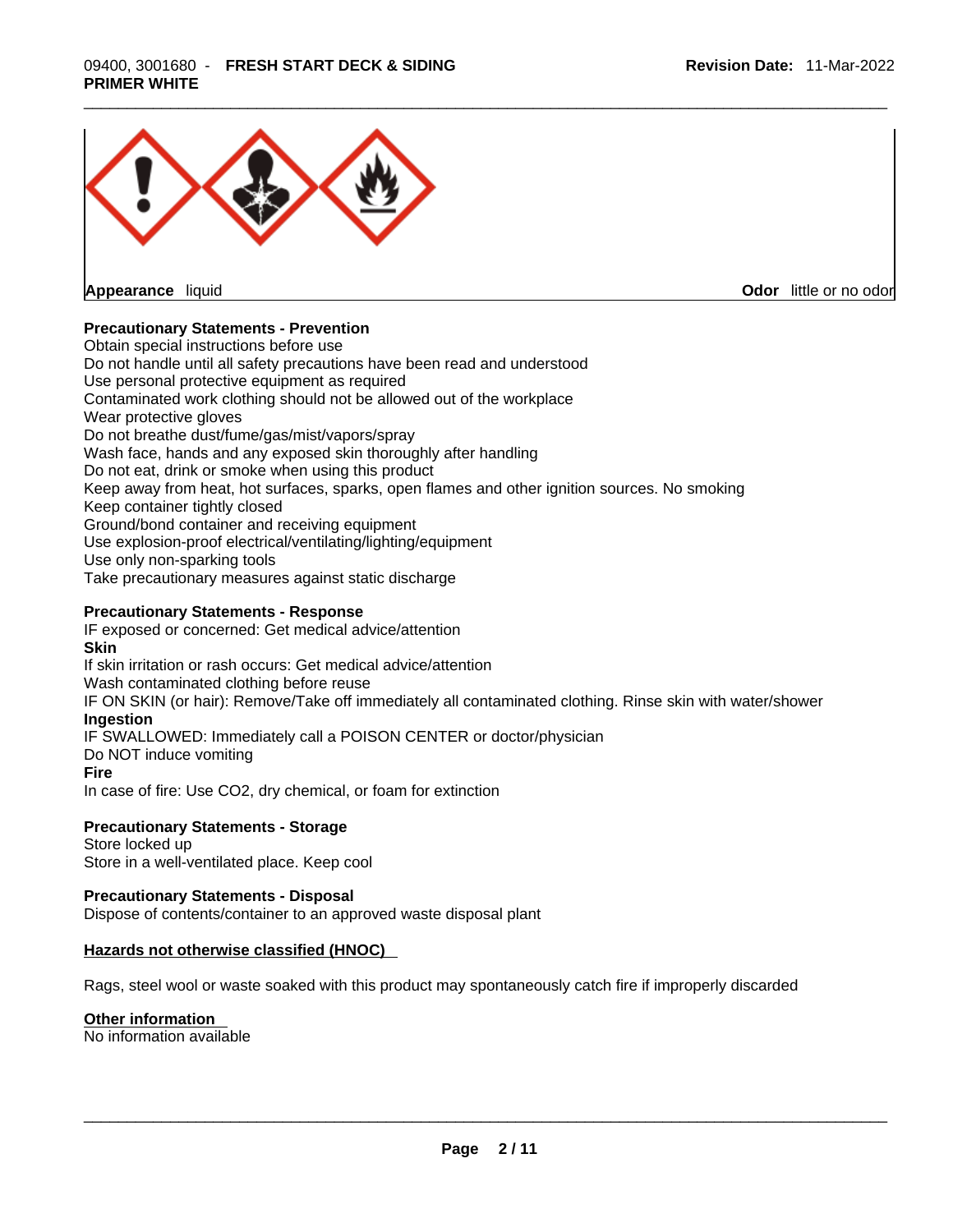## **3. COMPOSITION/INFORMATION ON INGREDIENTS**

| <b>Chemical name</b>                         | <b>CAS No.</b> | Weight-%    |
|----------------------------------------------|----------------|-------------|
| Limestone                                    | 1317-65-3      | $40 - 45$   |
| Distillates, petroleum, hydrotreated light   | 64742-47-8     | $10 - 15$   |
| Titanium dioxide                             | 13463-67-7     | $10 - 15$   |
| Solvent naphtha, petroleum, medium aliphatic | 64742-88-7     | $5 - 10$    |
| Silica, crystalline                          | 14808-60-7     | $-5$        |
| 1H-imidazole-1-ethanol,                      | 95-38-5        | $0.1 - 0.5$ |
| 2-(8-heptadecenyl)-4,5-dihydro-              |                |             |
| Ethyl benzene                                | $100 - 41 - 4$ | $0.1 - 0.5$ |

| 4. FIRST AID MEASURES |  |
|-----------------------|--|
|                       |  |

| <b>General Advice</b>                            | If symptoms persist, call a physician. Show this safety data sheet to the doctor in<br>attendance.                                                                                                                      |
|--------------------------------------------------|-------------------------------------------------------------------------------------------------------------------------------------------------------------------------------------------------------------------------|
| <b>Eye Contact</b>                               | Immediately flush with plenty of water. After initial flushing, remove any contact<br>lenses and continue flushing for at least 15 minutes. Keep eye wide open while<br>rinsing. If symptoms persist, call a physician. |
| <b>Skin Contact</b>                              | Wash off immediately with soap and plenty of water removing all contaminated<br>clothes and shoes. If skin irritation persists, call a physician.                                                                       |
| <b>Inhalation</b>                                | Move to fresh air. If symptoms persist, call a physician.<br>If not breathing, give artificial respiration. Call a physician immediately.                                                                               |
| Ingestion                                        | Clean mouth with water and afterwards drink plenty of water. Do not induce<br>vomiting without medical advice. Never give anything by mouth to an unconscious<br>person. Consult a physician.                           |
| <b>Protection Of First-Aiders</b>                | Use personal protective equipment.                                                                                                                                                                                      |
| <b>Most Important</b><br><b>Symptoms/Effects</b> | No information available.                                                                                                                                                                                               |
| <b>Notes To Physician</b>                        | Treat symptomatically.                                                                                                                                                                                                  |
|                                                  |                                                                                                                                                                                                                         |

**5. FIRE-FIGHTING MEASURES** 

| <b>Suitable Extinguishing Media</b>                   | Foam, dry powder or water. Use extinguishing measures<br>that are appropriate to local circumstances and the<br>surrounding environment.                                                                                                    |
|-------------------------------------------------------|---------------------------------------------------------------------------------------------------------------------------------------------------------------------------------------------------------------------------------------------|
| Protective equipment and precautions for firefighters | As in any fire, wear self-contained breathing apparatus<br>pressure-demand, MSHA/NIOSH (approved or equivalent)<br>and full protective gear.                                                                                                |
| <b>Specific Hazards Arising From The Chemical</b>     | Combustible material. Closed containers may rupture if<br>exposed to fire or extreme heat. Keep product and empty<br>container away from heat and sources of ignition. Thermal<br>decomposition can lead to release of irritating gases and |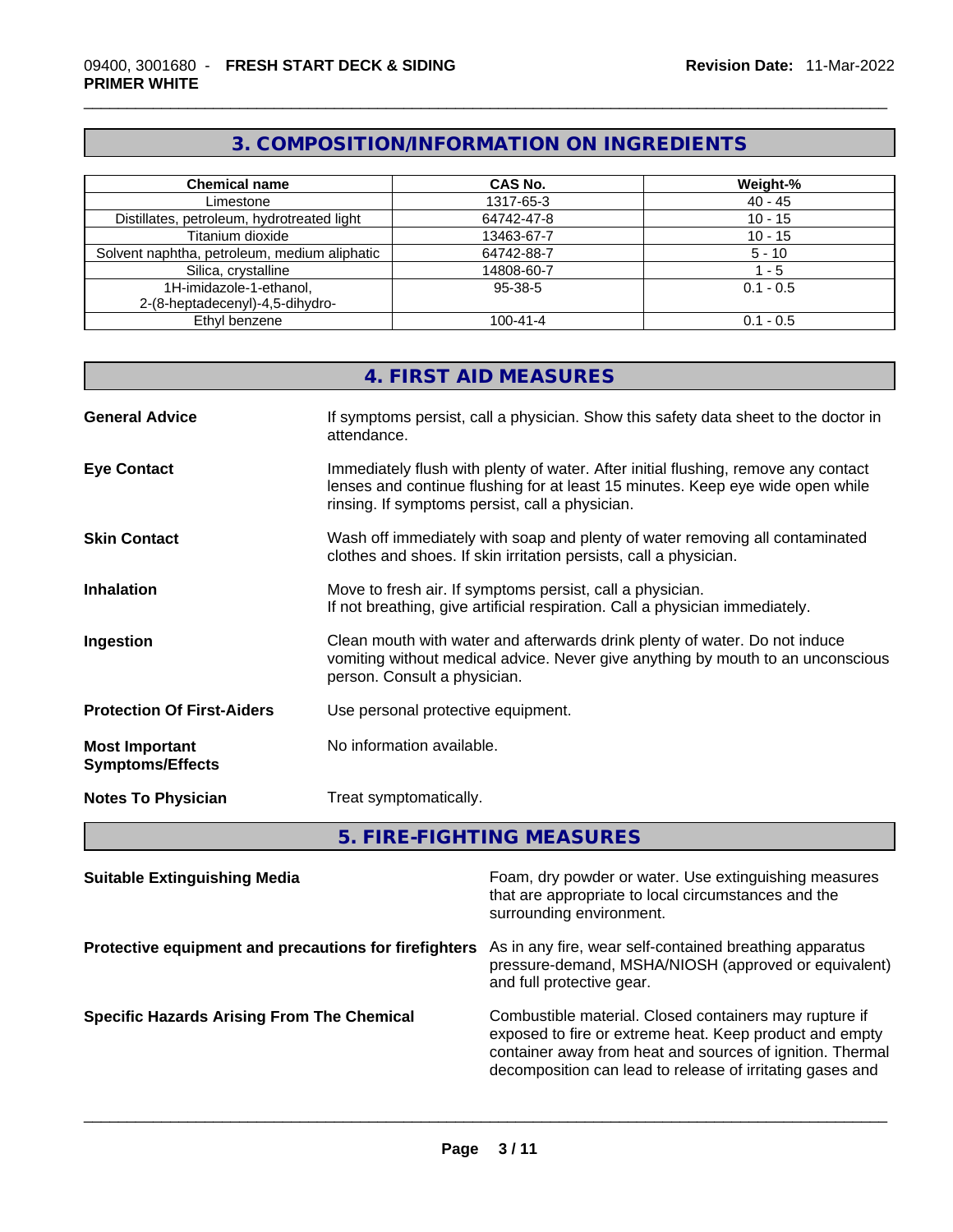|                                                                                  | vapors.                                                 |
|----------------------------------------------------------------------------------|---------------------------------------------------------|
| Sensitivity to mechanical impact                                                 | No.                                                     |
| Sensitivity to static discharge                                                  | Yes                                                     |
| <b>Flash Point Data</b><br>Flash point (°F)<br>Flash Point (°C)<br><b>Method</b> | 104<br>40<br><b>PMCC</b>                                |
| <b>Flammability Limits In Air</b>                                                |                                                         |
| Lower flammability limit:<br><b>Upper flammability limit:</b>                    | Not available<br>Not available                          |
| <b>NFPA</b><br><b>Flammability: 2</b><br>Health: 1                               | <b>Special: Not Applicable</b><br><b>Instability: 0</b> |
| <b>NFPA Legend</b>                                                               |                                                         |

- 0 Not Hazardous
- 1 Slightly
- 2 Moderate
- 3 High
- 4 Severe

*The ratings assigned are only suggested ratings, the contractor/employer has ultimate responsibilities for NFPA ratings where this system is used.* 

*Additional information regarding the NFPA rating system is available from the National Fire Protection Agency (NFPA) at www.nfpa.org.* 

### **6. ACCIDENTAL RELEASE MEASURES**

| Use personal protective equipment. Remove all sources of ignition.<br><b>Personal Precautions</b> |                                                                                                                                                                                                                                                                                                                                                                                               |  |
|---------------------------------------------------------------------------------------------------|-----------------------------------------------------------------------------------------------------------------------------------------------------------------------------------------------------------------------------------------------------------------------------------------------------------------------------------------------------------------------------------------------|--|
| <b>Other Information</b>                                                                          | Prevent further leakage or spillage if safe to do so. Do not allow material to<br>contaminate ground water system. Prevent product from entering drains. Do not<br>flush into surface water or sanitary sewer system. Local authorities should be<br>advised if significant spillages cannot be contained.                                                                                    |  |
| <b>Environmental precautions</b>                                                                  | See Section 12 for additional Ecological Information.                                                                                                                                                                                                                                                                                                                                         |  |
| <b>Methods for Cleaning Up</b>                                                                    | Dam up. Soak up with inert absorbent material. Pick up and transfer to properly<br>labeled containers. Clean contaminated surface thoroughly.                                                                                                                                                                                                                                                 |  |
|                                                                                                   | 7. HANDLING AND STORAGE                                                                                                                                                                                                                                                                                                                                                                       |  |
| <b>Handling</b>                                                                                   | Use only in area provided with appropriate exhaust ventilation. Do not breathe<br>vapors or spray mist. Wear personal protective equipment. Take precautionary<br>measures against static discharges. To avoid ignition of vapors by static electricity<br>discharge, all metal parts of the equipment must be grounded. Keep away from<br>open flames, hot surfaces and sources of ignition. |  |
| <b>Storage</b>                                                                                    | Keep containers tightly closed in a dry, cool and well-ventilated place. Keep away<br>from heat. Keep away from open flames, hot surfaces and sources of ignition.                                                                                                                                                                                                                            |  |
|                                                                                                   |                                                                                                                                                                                                                                                                                                                                                                                               |  |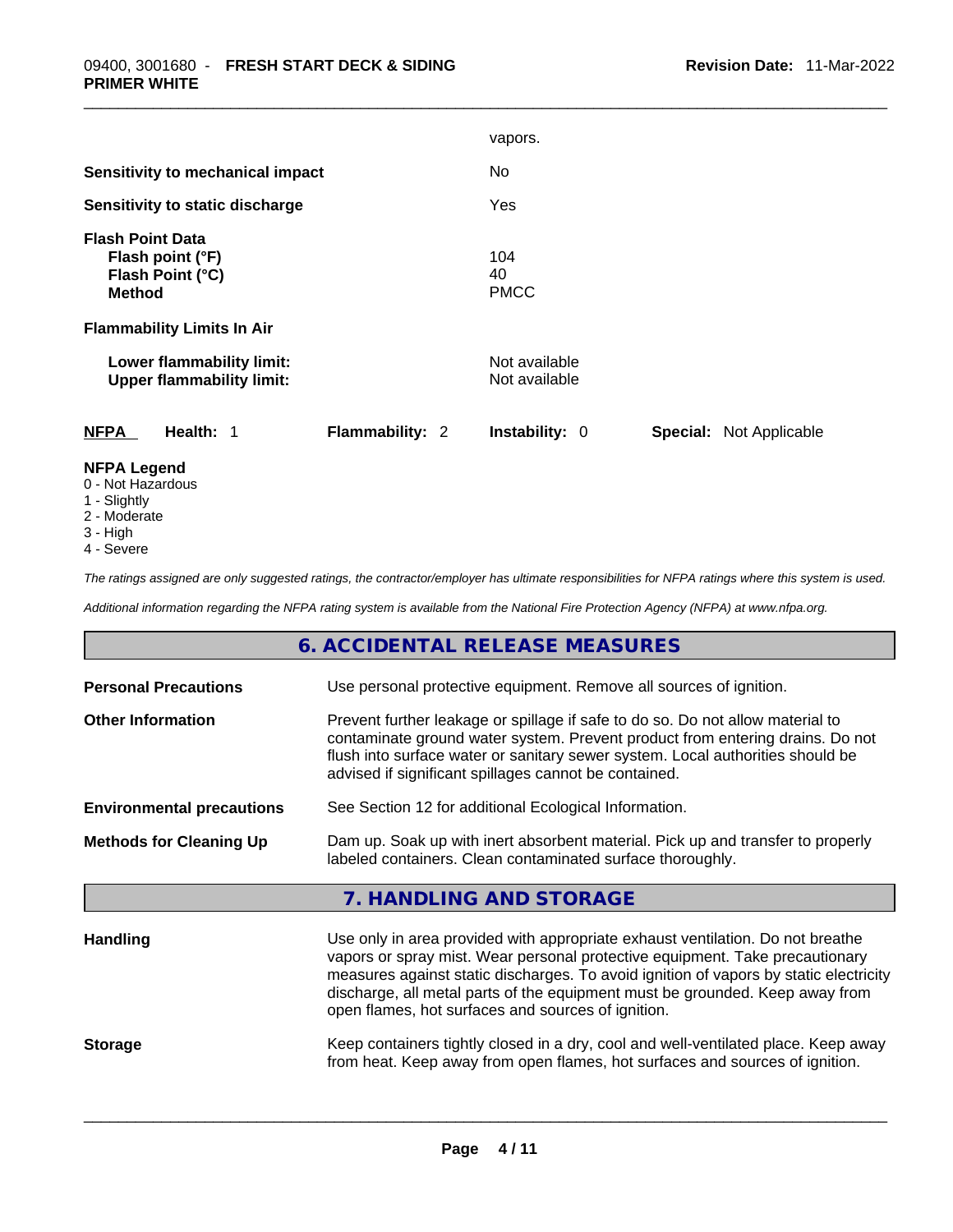Keep in properly labeled containers. Keep out of the reach of children.

 **DANGER** - Rags, steel wool or waste soaked with this product may spontaneously catch fire if improperly discarded. Immediately after use, place rags, steel wool or waste in a sealed water-filled metal container.

**Incompatible Materials** Incompatible with strong acids and bases and strong oxidizing agents.

### **8. EXPOSURE CONTROLS / PERSONAL PROTECTION**

#### **Exposure Limits**

| <b>Chemical name</b> | <b>ACGIH TLV</b>                                                | <b>OSHA PEL</b>                                                                                  |
|----------------------|-----------------------------------------------------------------|--------------------------------------------------------------------------------------------------|
| Limestone            | N/E                                                             | 15 mg/m <sup>3</sup> - TWA                                                                       |
|                      |                                                                 | $5 \text{ mg/m}^3$ - TWA                                                                         |
| Titanium dioxide     | TWA: $10 \text{ mg/m}^3$                                        | 15 mg/m $3$ - TWA                                                                                |
| Silica, crystalline  | TWA: $0.025$ mg/m <sup>3</sup> respirable<br>particulate matter | 50 $\mu$ g/m <sup>3</sup> - TWA Respirable crystalline<br>silica 50 $\mu$ g/m <sup>3</sup> - TWA |
| Ethyl benzene        | TWA: 20 ppm                                                     | 100 ppm $-$ TWA<br>435 mg/m <sup>3</sup> - TWA                                                   |

#### **Legend**

ACGIH - American Conference of Governmental Industrial Hygienists Exposure Limits OSHA - Occupational Safety & Health Administration Exposure Limits N/E - Not Established

**Engineering Measures** Ensure adequate ventilation, especially in confined areas.

#### **Personal Protective Equipment**

| <b>Eye/Face Protection</b>    | Safety glasses with side-shields. If splashes are likely to occur, wear: Tightly fitting<br>safety goggles                                                                                                                                                                                                                   |
|-------------------------------|------------------------------------------------------------------------------------------------------------------------------------------------------------------------------------------------------------------------------------------------------------------------------------------------------------------------------|
| <b>Skin Protection</b>        | Long sleeved clothing. Protective gloves.                                                                                                                                                                                                                                                                                    |
| <b>Respiratory Protection</b> | In operations where exposure limits are exceeded, use a NIOSH approved<br>respirator that has been selected by a technically qualified person for the specific<br>work conditions. When spraying the product or applying in confined areas, wear a<br>NIOSH approved respirator specified for paint spray or organic vapors. |
| <b>Hygiene Measures</b>       | Avoid contact with skin, eyes and clothing. Remove and wash contaminated<br>clothing before re-use. Wash thoroughly after handling. When using do not eat,<br>drink or smoke.                                                                                                                                                |

### **9. PHYSICAL AND CHEMICAL PROPERTIES**

**Appearance** liquid **Odor**<br> **Odor Threshold**<br> **Odor Threshold**<br> **Odor Threshold Density (Ibs/gal)** 11.7 - 12.0<br> **Specific Gravity** 1.42 - 1.44 **Specific Gravity** 

No information available<br>11.7 - 12.0 **pH pH No** information available **Viscosity (cps)** No information available \_\_\_\_\_\_\_\_\_\_\_\_\_\_\_\_\_\_\_\_\_\_\_\_\_\_\_\_\_\_\_\_\_\_\_\_\_\_\_\_\_\_\_\_\_\_\_\_\_\_\_\_\_\_\_\_\_\_\_\_\_\_\_\_\_\_\_\_\_\_\_\_\_\_\_\_\_\_\_\_\_\_\_\_\_\_\_\_\_\_\_\_\_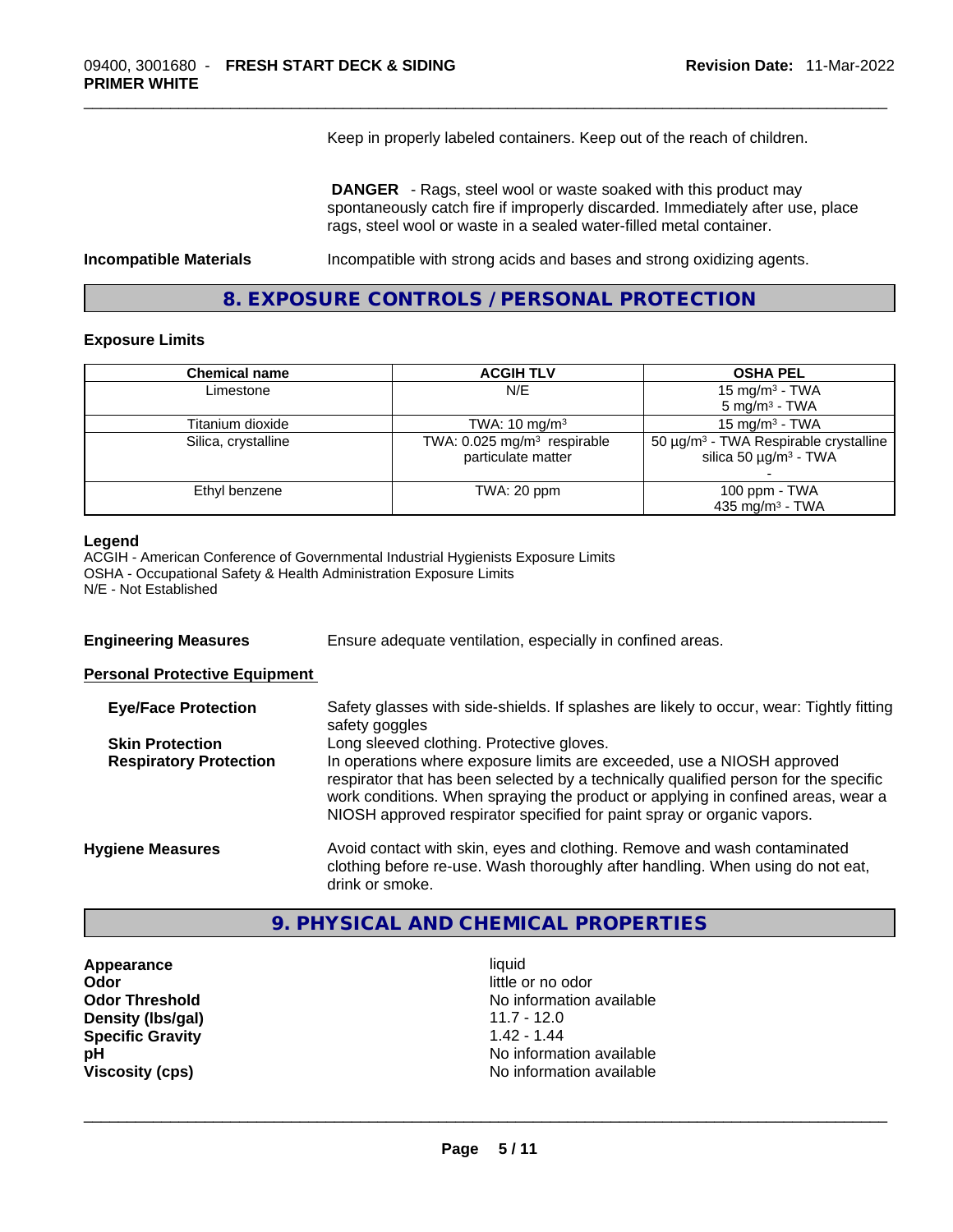**Solubility(ies)** No information available **Water solubility 19 and 19 and 19 and 19 and 19 and 19 and 19 and 19 and 19 and 19 and 19 and 19 and 19 and 19 and 19 and 19 and 19 and 19 and 19 and 19 and 19 and 19 and 19 and 19 and 19 and 19 and 19 and 19 and 19 and 1 Vapor pressure**  No information available **Vapor pressure No information available Vapor density No information available No information available Wt. % Solids** 70 - 80 **Vol. % Solids Wt. % Volatiles** 20 - 30 **Vol. % Volatiles VOC Regulatory Limit (g/L)** < 350 **Boiling Point (°F)** 275 **Boiling Point (°C)** 135 **Freezing point (°F)** The state of the state of the Noinformation available **Freezing Point (°C)** No information available **Flash point (°F)** 104 **Flash Point (°C)** 40 **Method** PMCC **Flammability (solid, gas)** Not applicable **Upper flammability limit:** No information available **Lower flammability limit:** No information available **Autoignition Temperature (°F)** No information available **Autoignition Temperature (°C)** No information available **Decomposition Temperature (°F)**<br> **Decomposition Temperature (°C)**<br>
No information available<br>
No information available **Decomposition Temperature (°C) Partition coefficient** No information available

**Evaporation Rate** No information available

### **10. STABILITY AND REACTIVITY**

| <b>Reactivity</b>                       | Not Applicable                                                                           |
|-----------------------------------------|------------------------------------------------------------------------------------------|
| <b>Chemical Stability</b>               | Stable under normal conditions. Hazardous polymerisation<br>does not occur.              |
| <b>Conditions to avoid</b>              | Keep away from open flames, hot surfaces, static<br>electricity and sources of ignition. |
| <b>Incompatible Materials</b>           | Incompatible with strong acids and bases and strong<br>oxidizing agents.                 |
| <b>Hazardous Decomposition Products</b> | Thermal decomposition can lead to release of irritating<br>gases and vapors.             |
| Possibility of hazardous reactions      | None under normal conditions of use.                                                     |

**11. TOXICOLOGICAL INFORMATION** 

#### **Product Information**

### **Information on likely routes of exposure**

**Principal Routes of Exposure** Eye contact, skin contact and inhalation. \_\_\_\_\_\_\_\_\_\_\_\_\_\_\_\_\_\_\_\_\_\_\_\_\_\_\_\_\_\_\_\_\_\_\_\_\_\_\_\_\_\_\_\_\_\_\_\_\_\_\_\_\_\_\_\_\_\_\_\_\_\_\_\_\_\_\_\_\_\_\_\_\_\_\_\_\_\_\_\_\_\_\_\_\_\_\_\_\_\_\_\_\_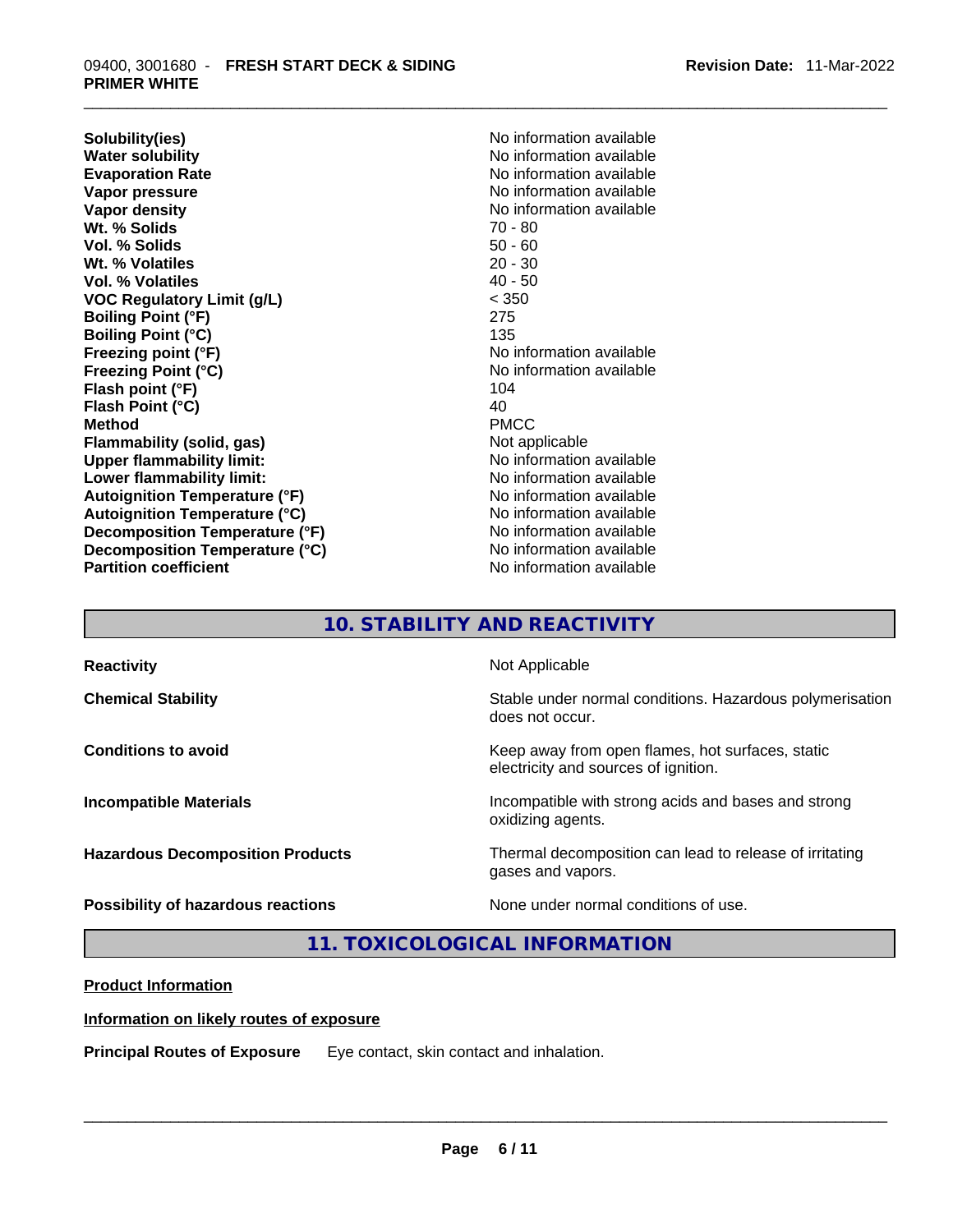### **Acute Toxicity Product Information** Repeated or prolonged exposure to organic solvents may lead to permanent brain and nervous system damage. Intentional misuse by deliberately concentrating and inhaling vapors may be harmful or fatal. **Symptoms related to the physical,chemical and toxicological characteristics Symptoms** No information available. **Delayed and immediate effects as well as chronic effects from short and long-term exposure Eye contact Contact With eyes may cause irritation. Skin contact May cause skin irritation and/or dermatitis. Prolonged skin contact may defat the** skin and produce dermatitis. **Ingestion** Ingestion may cause irritation to mucous membranes. Small amounts of this product aspirated into the respiratory system during ingestion or vomiting may cause mild to severe pulmonary injury, possibly progressing to death. **Inhalation High vapor / aerosol concentrations are irritating to the eyes, nose, throat and** lungs and may cause headaches, dizziness, drowsiness, unconsciousness, and other central nervous system effects. **Sensitization No information available. Neurological Effects** No information available. **Mutagenic Effects** No information available. **Reproductive Effects** No information available. **Developmental Effects** No information available. **Target organ effects** No information available. **STOT - repeated exposure** Causes damage to organs through prolonged or repeated exposure if inhaled. **STOT - single exposure** May cause disorder and damage to the, Central nervous system, Respiratory system. **Other adverse effects** No information available. **Aspiration Hazard** May be harmful if swallowed and enters airways. Small amounts of this product aspirated into the respiratory system during ingestion or vomiting may cause mild to severe pulmonary injury, possibly progressing to death.

#### **Numerical measures of toxicity**

#### **The following values are calculated based on chapter 3.1 of the GHS document**

| ATEmix (oral)          | 69229 mg/kg |
|------------------------|-------------|
| <b>ATEmix (dermal)</b> | 13050 mg/kg |

#### **Component Information**

| Chemical name                                                 | Oral LD50             | Dermal LD50              | Inhalation LC50         |
|---------------------------------------------------------------|-----------------------|--------------------------|-------------------------|
| Distillates, petroleum, hydrotreated<br>light<br>64742-47-8   | $>$ 5000 mg/kg (Rat)  | $>$ 2000 mg/kg (Rabbit)  | $> 5.2$ mg/L (Rat) 4 h  |
| Titanium dioxide<br>13463-67-7                                | $> 10000$ mg/kg (Rat) |                          | -                       |
| Solvent naphtha, petroleum,<br>medium aliphatic<br>64742-88-7 | $> 25$ mL/kg (Rat)    | $>$ 3000 mg/kg (Rabbit)  | -                       |
| Ethyl benzene<br>100-41-4                                     | $=$ 3500 mg/kg (Rat)  | $= 15400$ mg/kg (Rabbit) | $= 17.4$ mg/L (Rat) 4 h |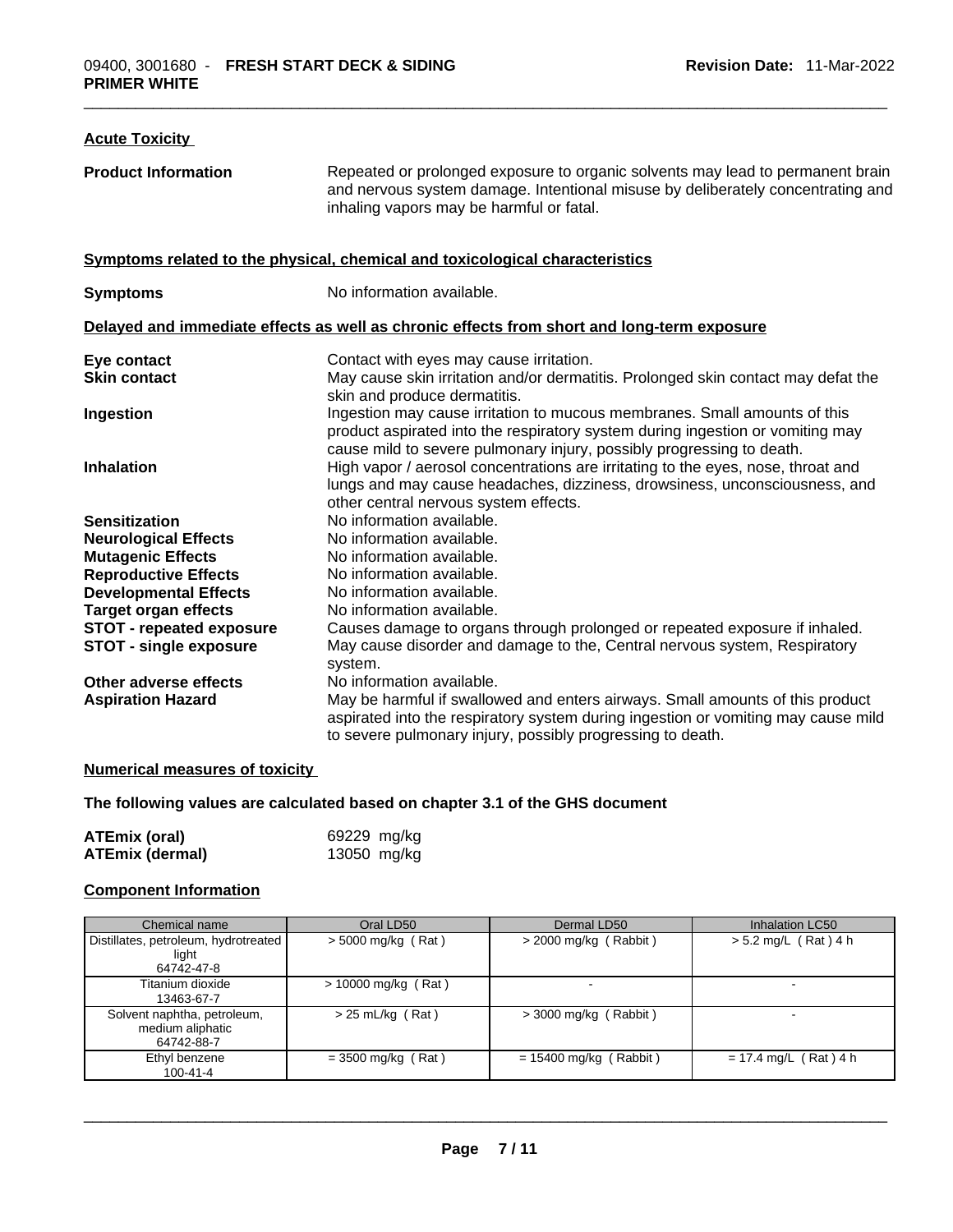#### **Chronic Toxicity**

#### **Carcinogenicity**

*The information below indicates whether each agency has listed any ingredient as a carcinogen:.* 

| <b>Chemical name</b> | <b>IARC</b>          | <b>NTP</b>  | <b>OSHA</b> |
|----------------------|----------------------|-------------|-------------|
|                      | 2B - Possible Human  |             | Listed      |
| Titanium dioxide     | Carcinogen           |             |             |
|                      | 1 - Human Carcinogen | Known Human | Listed      |
| Silica, crystalline  |                      | Carcinogen  |             |
|                      | 2B - Possible Human  |             | Listed      |
| Ethyl benzene        | Carcinogen           |             |             |

• Crystalline Silica has been determined to be carcinogenic to humans by IARC (1) when in respirable form. Risk of cancer depends on duration and level of inhalation exposure to spray mist or dust from sanding the dried paint.• Although IARC has classified titanium dioxide as possibly carcinogenic to humans (2B), their summary concludes: "No significant exposure to titanium dioxide is thought to occur during the use of products in which titanium dioxide is bound to other materials, such as paint."

#### **Legend**

IARC - International Agency for Research on Cancer NTP - National Toxicity Program OSHA - Occupational Safety & Health Administration

### **12. ECOLOGICAL INFORMATION**

#### **Ecotoxicity Effects**

The environmental impact of this product has not been fully investigated.

#### **Product Information**

#### **Acute Toxicity to Fish**

No information available

#### **Acute Toxicity to Aquatic Invertebrates**

No information available

#### **Acute Toxicity to Aquatic Plants**

No information available

#### **Persistence / Degradability**

No information available.

#### **Bioaccumulation**

There is no data for this product.

# **Mobility in Environmental Media**

#### **Ozone**

No information available. \_\_\_\_\_\_\_\_\_\_\_\_\_\_\_\_\_\_\_\_\_\_\_\_\_\_\_\_\_\_\_\_\_\_\_\_\_\_\_\_\_\_\_\_\_\_\_\_\_\_\_\_\_\_\_\_\_\_\_\_\_\_\_\_\_\_\_\_\_\_\_\_\_\_\_\_\_\_\_\_\_\_\_\_\_\_\_\_\_\_\_\_\_ No information available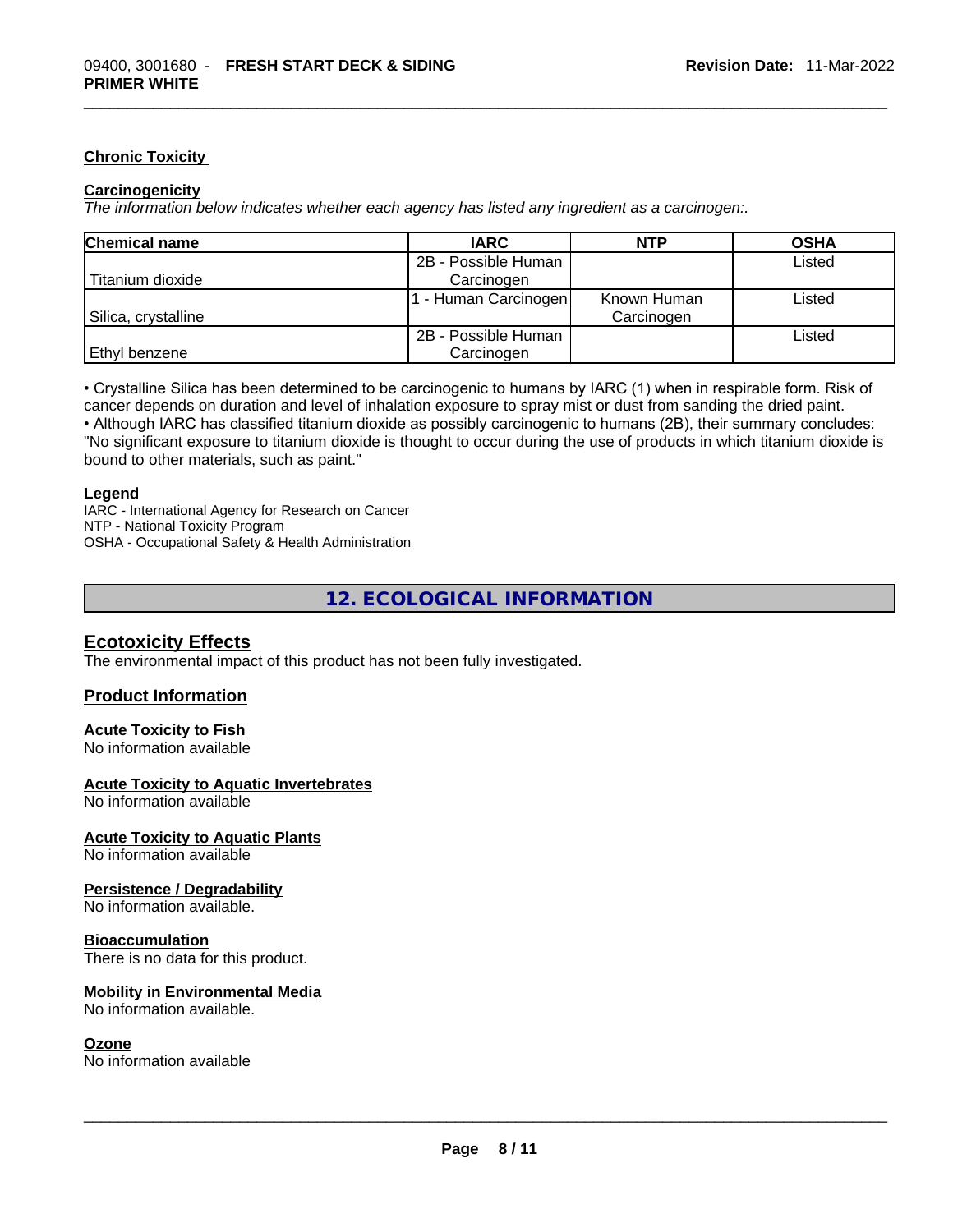#### **Component Information**

#### **Acute Toxicity to Fish**

Titanium dioxide  $LC50:$  > 1000 mg/L (Fathead Minnow - 96 hr.) Ethyl benzene LC50: 12.1 mg/L (Fathead Minnow - 96 hr.)

#### **Acute Toxicity to Aquatic Invertebrates**

Ethyl benzene EC50: 1.8 mg/L (Daphnia magna - 48 hr.)

#### **Acute Toxicity to Aquatic Plants**

Ethyl benzene EC50: 4.6 mg/L (Green algae (Scenedesmus subspicatus), 72 hrs.)

#### **13. DISPOSAL CONSIDERATIONS**

| <b>Waste Disposal Method</b>   | Dispose of in accordance with federal, state, and local regulations. Local<br>requirements may vary, consult your sanitation department or state-designated<br>environmental protection agency for more disposal options. |
|--------------------------------|---------------------------------------------------------------------------------------------------------------------------------------------------------------------------------------------------------------------------|
| <b>Empty Container Warning</b> | Emptied containers may retain product residue. Follow label warnings even after<br>container is emptied. Residual vapors may explode on ignition.                                                                         |

#### **14. TRANSPORT INFORMATION**

| DOT                         |                       |  |
|-----------------------------|-----------------------|--|
| <b>Proper Shipping Name</b> | <b>PAINT</b>          |  |
| <b>Hazard class</b>         | 3                     |  |
| UN-No.                      | UN1263                |  |
| <b>Packing Group</b>        | Ш                     |  |
| <b>Description</b>          | UN1263, PAINT, 3, III |  |
|                             |                       |  |

In the US this material may be reclassified as a Combustible Liquid and is not regulated in containers of less than 119 gallons (450 liters) via surface transportation (refer to 49CFR173.120(b)(2) for further information).

**ICAO / IATA Contact the preparer for further information.** 

**IMDG / IMO Contact the preparer for further information.** 

**15. REGULATORY INFORMATION** 

### **International Inventories**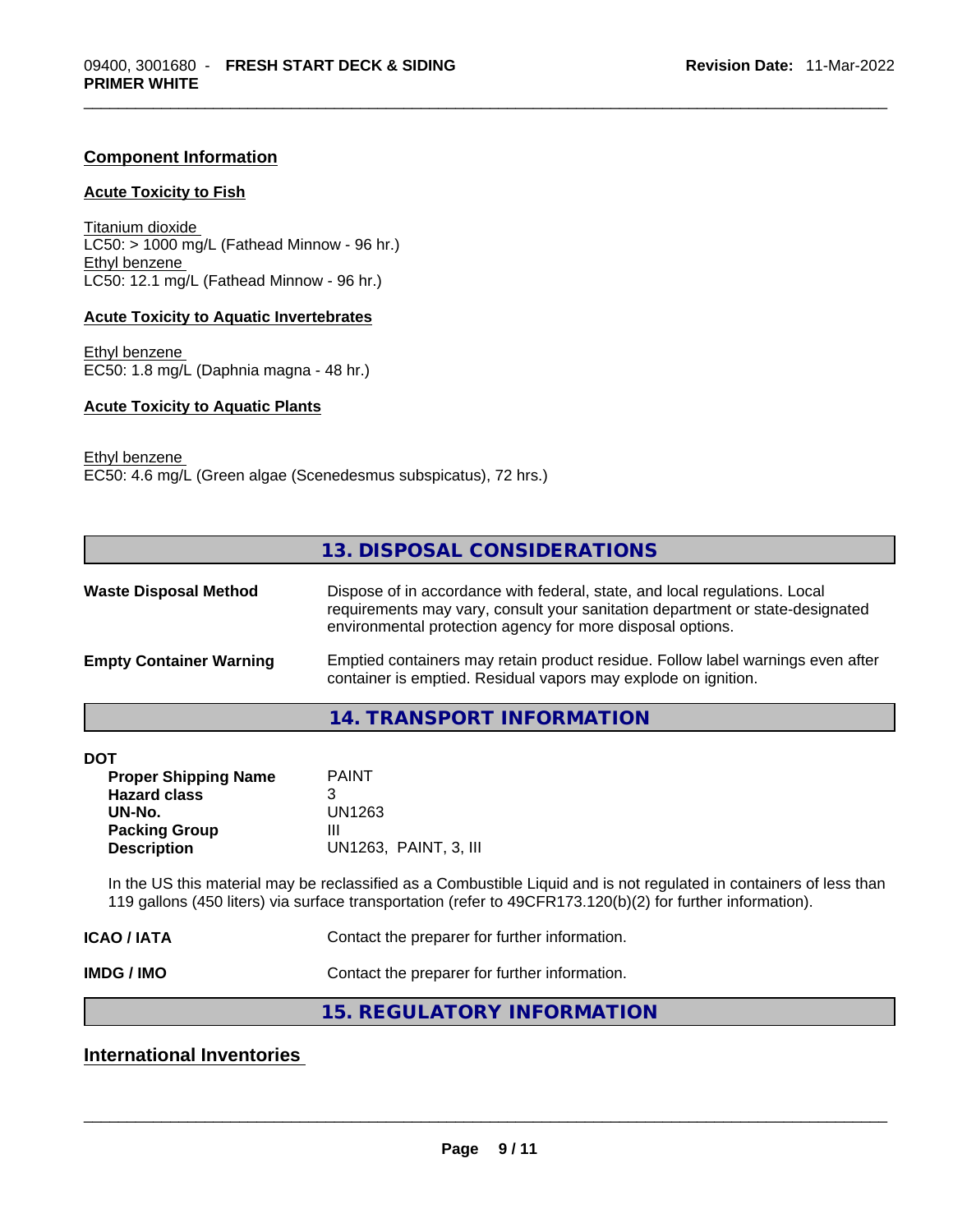| <b>TSCA: United States</b> | Yes - All components are listed or exempt. |
|----------------------------|--------------------------------------------|
| <b>DSL: Canada</b>         | Yes - All components are listed or exempt. |

### **Federal Regulations**

| SARA 311/312 hazardous categorization |     |  |
|---------------------------------------|-----|--|
| Acute health hazard                   | Yes |  |
| Chronic Health Hazard                 | Yes |  |
| Fire hazard                           | Yes |  |
| Sudden release of pressure hazard     | No  |  |
| Reactive Hazard                       | No  |  |

### **SARA 313**

Section 313 of Title III of the Superfund Amendments and Reauthorization Act of 1986 (SARA). This product contains a chemical or chemicals which are subject to the reporting requirements of the Act and Title 40 of the Code of Federal Regulations, Part 372:

| <b>Chemical name</b>                                                                                                    | <b>CAS No.</b> | Weight-%    | <b>CERCLA/SARA 313</b><br>(de minimis concentration) |
|-------------------------------------------------------------------------------------------------------------------------|----------------|-------------|------------------------------------------------------|
| Ethyl benzene                                                                                                           | $100 - 41 - 4$ | $0.1 - 0.5$ | 0.1                                                  |
| Clean Air Act, Section 112 Hazardous Air Pollutants (HAPs) (see 40 CFR 61)<br>This product contains the following HAPs: |                |             |                                                      |
| <b>Chemical name</b>                                                                                                    | CAS No.        | Weight-%    | <b>Hazardous Air Pollutant</b>                       |
| Ethyl benzene                                                                                                           | $100 - 41 - 4$ | $0.1 - 0.5$ | (HAP)<br>Listed                                      |
|                                                                                                                         |                |             |                                                      |

### **US State Regulations**

#### **California Proposition 65**

**WARNING:** This product can expose you to chemicals including Titanium dioxide, which are known to the State of California to cause cancer, and Toluene which are known to the State of California to cause birth defects or other reproductive harm. For more information go to www.P65Warnings.ca.gov

#### **State Right-to-Know**

| <b>Chemical name</b> | <b>Massachusetts</b> | <b>New Jersey</b> | <b>Pennsylvania</b> |
|----------------------|----------------------|-------------------|---------------------|
| Limestone            |                      |                   |                     |
| Titanium dioxide     |                      |                   |                     |
| Silica, crystalline  |                      |                   |                     |

#### **Legend**

X - Listed